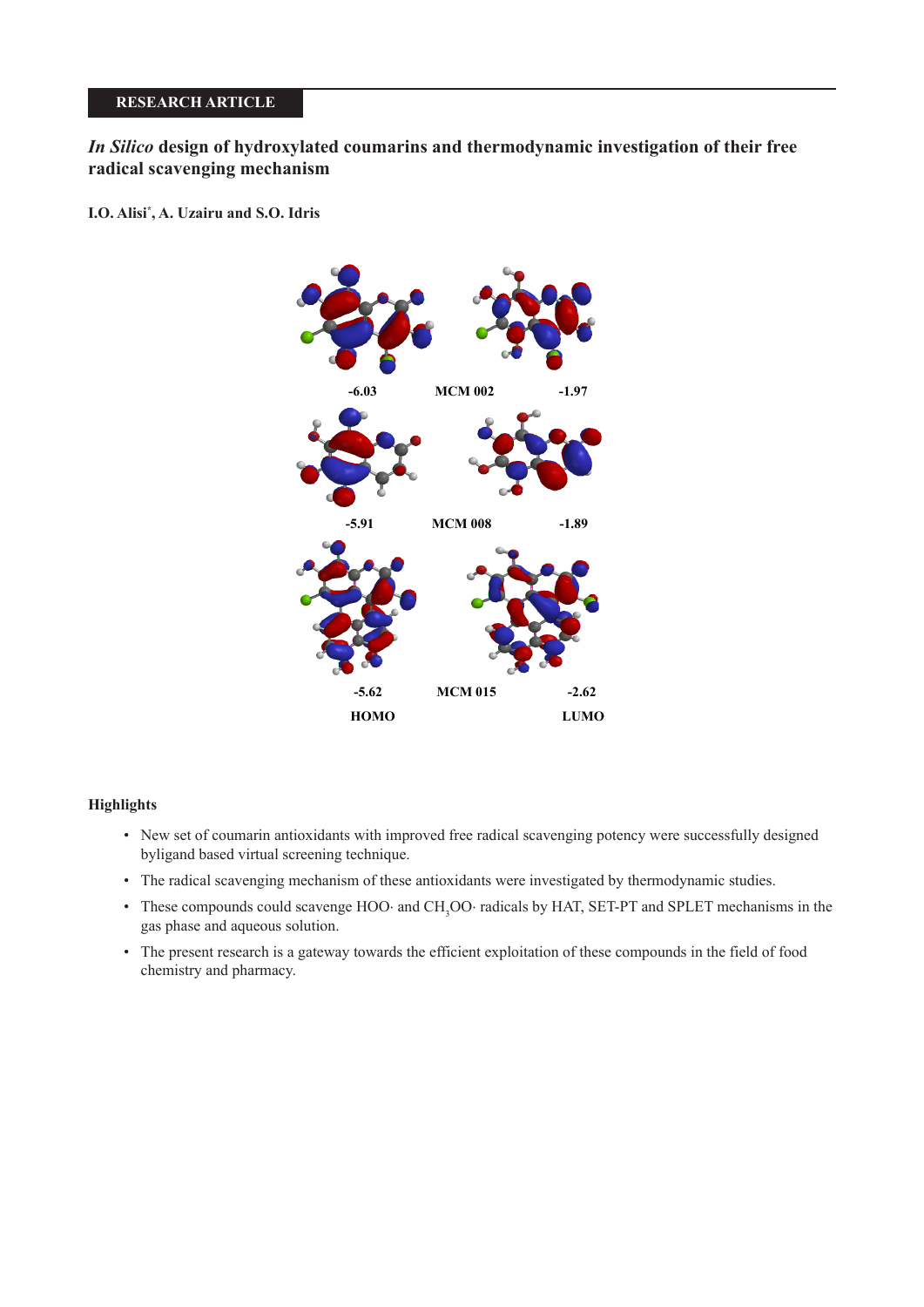# **RESEARCH ARTICLE**

# *In Silico* **design of hydroxylated coumarins and thermodynamic investigation of their free radical scavenging mechanism**

### **I.O.** Alisi<sup>1,\*</sup>, A. Uzairu<sup>2</sup> and S.O. Idris<sup>2</sup>

*1 Department of Applied Chemistry, Federal University Dutsinma, P.M.B. 5001 Dutsinma, Katsina State, Nigeria. 2 Department of Chemistry, Ahmadu Bello University Zaria, P.M.B. 1045 Zaria, Kaduna State, Nigeria.*

## *Received: 23/12/2019; Accepted: 14/09/2020*

**Abstract:** Coumarin and its derivatives have been found to exhibit antioxidant activities. However, a detailed description of the thermodynamics of free radical scavenge by these compounds has not received adequate attention. In order to explore the reaction energetics of the free radical scavenging mechanism of newly designed coumarin compounds, a theoretical study, based on density functional theory (DFT) using the Becke's three-parameter Lee-Yang-Parr hybrid functional (B3LYP) in connection with the 6-311G\* basis set, was employed. Hydrogen atom transfer (HAT), single electron transfer followed by proton transfer (SET-PT) and sequential proton loss electron transfer (SPLET) mechanisms were investigated by thermodynamic studies in the gas phase and aqueous solution. Various reaction enthalpies such as bond dissociation enthalpy (BDE), adiabatic ionization potential (AIP), proton dissociation enthalpy (PDE), proton affinity (PA), electron transfer enthalpy (ETE) and Gibbs free energy changes that characterize these mechanisms were calculated. The high solvation enthalpies of the electron and proton resulted in lower values of AIP and PA respectively in aqueous solution than in the gas phase. The reaction Gibbs free energy results indicate that hydroxylated coumarin molecules are efficient free radical scavengers by HAT and SPLET mechanisms in the gas phase and aqueous solution. The SET-PT mechanism was thermodynamically prohibited in the gas phase, but feasible in aqueous solution. Also these compounds were observed to be more reactive towards HOO than  $CH<sub>3</sub>OO$  radicals.

*Keywords:* Antioxidants; free radicals; coumarins; Gibbs free energy; *In Silico Design*.

#### **INTRODUCTION**

The coumarins belong to the benzopyrone family, which are abundantly distributed among the plant genus *Calophyllum*. They occur in the fruits, leaves, stems and roots (Jain Joshi, 2012). They represent a class of active compounds associated with a wide spectrum of important biological activities such as anti-inflammatory (Liu *et al*., 2018; Arora *et al*., 2014), antiviral (Shen *et al*., 2018), antitumor (Liu *et al*., 2018; Salem *et al*., 2016; An *et al*., 2018), antibacterial (Khan *et al*., 2004), antifungal (Khan *et al*., 2004; Forezi *et al*., 2018), anticancer (Morsy *et al*., 2017) and anticoagulant (Lei *et al*., 2015) activities. Also, the antioxidant activities of coumarin and its derivatives have been investigated widely (Liu *et al*., 2018; Arora *et al*., 2014; Salem *et al*., 2016; Pe´rez-Cruz *et al*., 2018; Onar and Vardar, 2018; Xia *et al*., 2018). Antioxidants are compounds that scavenge free radicals by employing various mechanisms in their mode of action in the human system. Three major mechanisms of free radical scavenging have been recognised. They include, hydrogen atom transfer (HAT), single electron transfer followed by proton transfer (SET-PT) and sequential proton loss electron transfer (SPLET) (Medina *et al*., 2014; Ngo *et al*., 2016; Bayat and Fattahi, 2017). The trend in the implication of oxidative damage in many pathology cases (e.g. atherosclerosis, hypertension, diabetes, and cardiovascular diseases) has triggered interest in the design and synthesis of new antioxidants with potent free radical scavenging properties. However, the mechanism of free radical scavenge by these compounds needs to be analysed.

In this research, the earlier developed quantitative structure activity relationship (QSAR), model for coumarin antioxidants (Alisi *et al*., 2018), was employed in the design of a new set of coumarin compounds by ligand based virtual screening technique. Virtual screening by the method of QSAR is highly beneficial in the prediction and identification of new biologically active compounds. (Melagraki *et al*., 2009; Asadollahi *et al*., 2011). This technique has emerged as a reliable, quick and costeffective technique for the discovery of lead compounds. The QSAR model was also employed in predicting the antioxidant activities of the designed compounds. The applicability domain of these compounds was accessed by the leverage approach. Three of the compounds with best antioxidant activities were subjected to thermodynamic studies in order to generate the various reaction enthalpies that influence their antioxidant mechanisms. The frontier orbital energies of the molecules and the spin density distribution of their radicals were computed. Three reaction mechanisms namely, HAT, SET-PT and SPLET, were considered. The various reaction enthalpies namely, the electron transfer enthalpy (ETE), the adiabatic ionization potential (AIP), the bond dissociation enthalpy (BDE), the proton dissociation enthalpy (PDE) and the proton affinity (PA), that characterize the various steps in these mechanisms were computed.



*\*Corresponding Author's Email:* ikeogadialisi@gmail.com *https://orcid.org/0000-0002-1985-3228*

 This article is published under the Creative Commons Attribution License (https://creativecommons.org/licenses/by/4.0/), which permits unrestricted use, distribution, and reproduction in any medium, provided the original work is properly cited.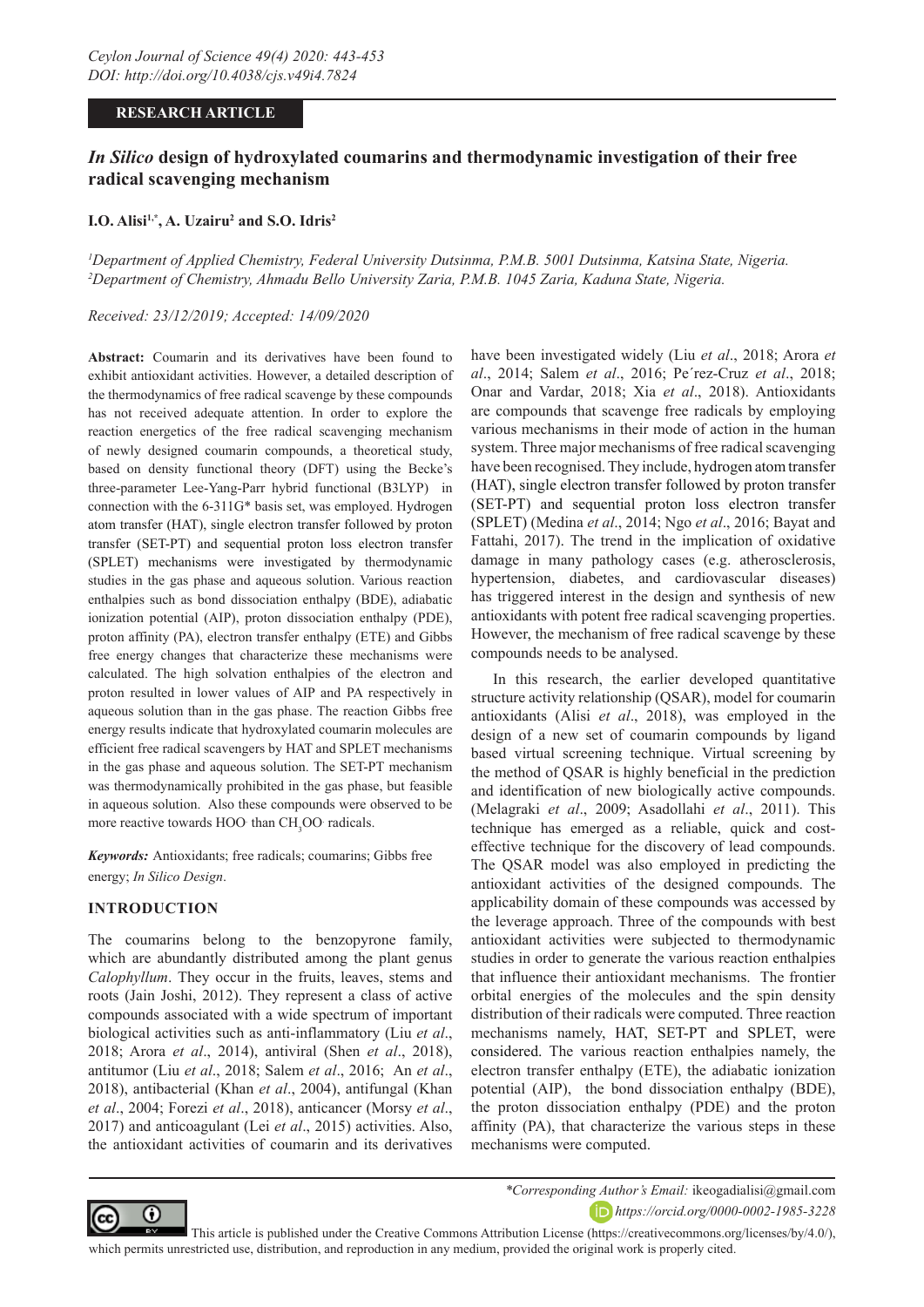A crucial factor that influences the radical scavenging mechanism is the characteristics of the free radicals scavenged (Amic´ *et al*., 2017; Xie *et al*., 2014). The HOO⋅ and CH3-OO⋅ are examples of peroxyl radicals (ROO⋅), which also includes methyl peroxyl radical ( CH3-OO⋅), vinyl peroxyl radical (CH2=CH-OO⋅), allyl peroxyl radical ( CH2=CH-CH2-OO⋅), etc. The ROO⋅ are formed within living systems and have been proposed as free radicals of biological relevance which need to be efficiently scavenged in order to retard oxidative stress (Galano and Alvarez-Idaboy, 2013). This is attributed to their moderate halflives, which are an efficient requirement for interception by phenolic compounds. They may mimic lipid peroxyl radicals (LOO⋅), which are abundantly formed in biological systems. The thermodynamically preferred mechanism of free radical scavenging in the present research was decided by calculating the Gibbs free energy change of the reaction  $(\Delta_r G)$ , for scavenging the two important peroxyl radicals, the hydroperoxyl radical (HOO⋅) and the methyl peroxyl radical  $(CH<sub>3</sub>OO·)$  in the gas phase and aqueous solution.

# **MATERAILS AND METHODS**

#### *In Silico* **design of new compounds**

With the aid of the developed QSAR model for coumarin antioxidants (Alisi *et al*., 2018), a new set of coumarin antioxidants were designed by ligand based virtual screening. This was achieved by insertion, deletion and substitution of different substitutes on the template molecule as dictated by the results of the coumarin antioxidant model (Melagraki *et al*., 2009; Asadollahi *et al*., 2011; Mitra *et al*., 2011; Alisi *et al*., 2019). Compound M45 (Fig. 1) listed in Table 1 of (Alisi *et al*., 2018), was observed to possess the best antioxidant activity ( $pIC_{50} = 5.769$ ). Based on this reason, it was chosen as the template molecule in the present research.



**Figure 1:** The parent coumarin molecule used as template (M45).

The chemical structures of the compounds were drawn with the aid of the ChemDraw program (Li *et al*., 2004). Also, minimization and further optimization of the molecular structures were accomplished at the density functional theory (DFT), level using the Becke's threeparameter Lee-Yang-Parr hybrid functional (B3LYP), and 6-311G\* basis set without symmetry constraints with the aid of Spartan 14 program (Shao *et al*., 2006). Through this computation, quantum chemical descriptors were generated. The optimized structures were converted into Sdf files and submitted for the generation of molecular descriptors using the PADEL program package version 2.20 (Yap, 2011). The effects of the structural modifications on the antioxidant activity of the resulting compounds were investigated using the coumarin antioxidant model. Subsequently, the applicability domains of the designed

coumarins were assessed by the leverage approach.

#### **Calculation of antioxidant descriptors**

The evaluation of the preferred mechanism of free radical scavenge was accomplished by the computation of various antioxidant descriptors in the gas phase and aqueous solution as presented below:

The homolytic bond dissociation enthalpy (BDE), was calculated under standard conditions of 1 atm. and 298.15 K using Eq. 1. BDE is the standard enthalpy change at a given temperature when a particular chemical bond is broken under standard conditions (Ruscic, 2015). The BDE value determines the stability of the corresponding hydroxyl group. When the BDE value is low, the stability of the corresponding O–H bond is low, and thus can easily be broken (Sun and Jin, 2013). This gives rise to better antioxidant activity for the considered molecule.

$$
BDE = H_{radical} + H_H - H_{neutral} \tag{1}
$$

Adiabatic ionization potential (AIP), values represents the ability of the antioxidant to transfer electrons to the free radical. It describes the process of electron donation by the antioxidant. The lower the AIP value for a given molecule, the easier is the ability to transfer electrons. Molecules with lower AIP values have higher tendency to undergo ionization. Such molecules have been observed to possess stronger antioxidant activities (Işın, 2016). The AIP values were estimated according to Eq. (2);

$$
AIP = H_{cation \, radical} + H_{electron} - H_{neutral} \tag{2}
$$

The proton dissociation enthalpy (PDE), describes the ability of the molecules to donate protons. The computation of PDE values was accomplished using Eq. (3). Antioxidants with lower PDE values are more susceptible to proton abstraction (Mikulski *et al*., 2014).

$$
PDE = H_{radical} + H_{H^+} - H_{cation \,radical} \tag{3}
$$

Proton affinity (PA) is the molar enthalpy change at 298.15 K. lower PA values result in higher antioxidant activity of molecules. This parameter was calculated using Eq. (4);

$$
PA = H_{anion} + H_{H^+} - H_{neutral} \tag{4}
$$

The electron transfer enthalpy (ETE), values were calculated using Eq. (5). The lower the ETE value for a given molecule, the more active is the resulting phenoxide anion.

$$
ETE = H_{radical} + H_{electron} - H_{anion} \tag{5}
$$

where,

 $H_{radical}$  = Total enthalpy of phenoxyl radical.

 $H<sub>u</sub>$  = Total enthalpy of the hydrogen atom.

 $H<sub>neutral</sub>$ = Total enthalpy of neutral compound.

 $H_{\text{u}^+}$  = Total enthalpy of the proton.

H<sub>cation radical</sub>=Total enthalpy of the cation radical.

 $H<sub>electron</sub>$  = Total enthalpy of the electron

 $H_{\text{anion}}$  Total enthalpy of the anion.

In this study, the total enthalpies of the species were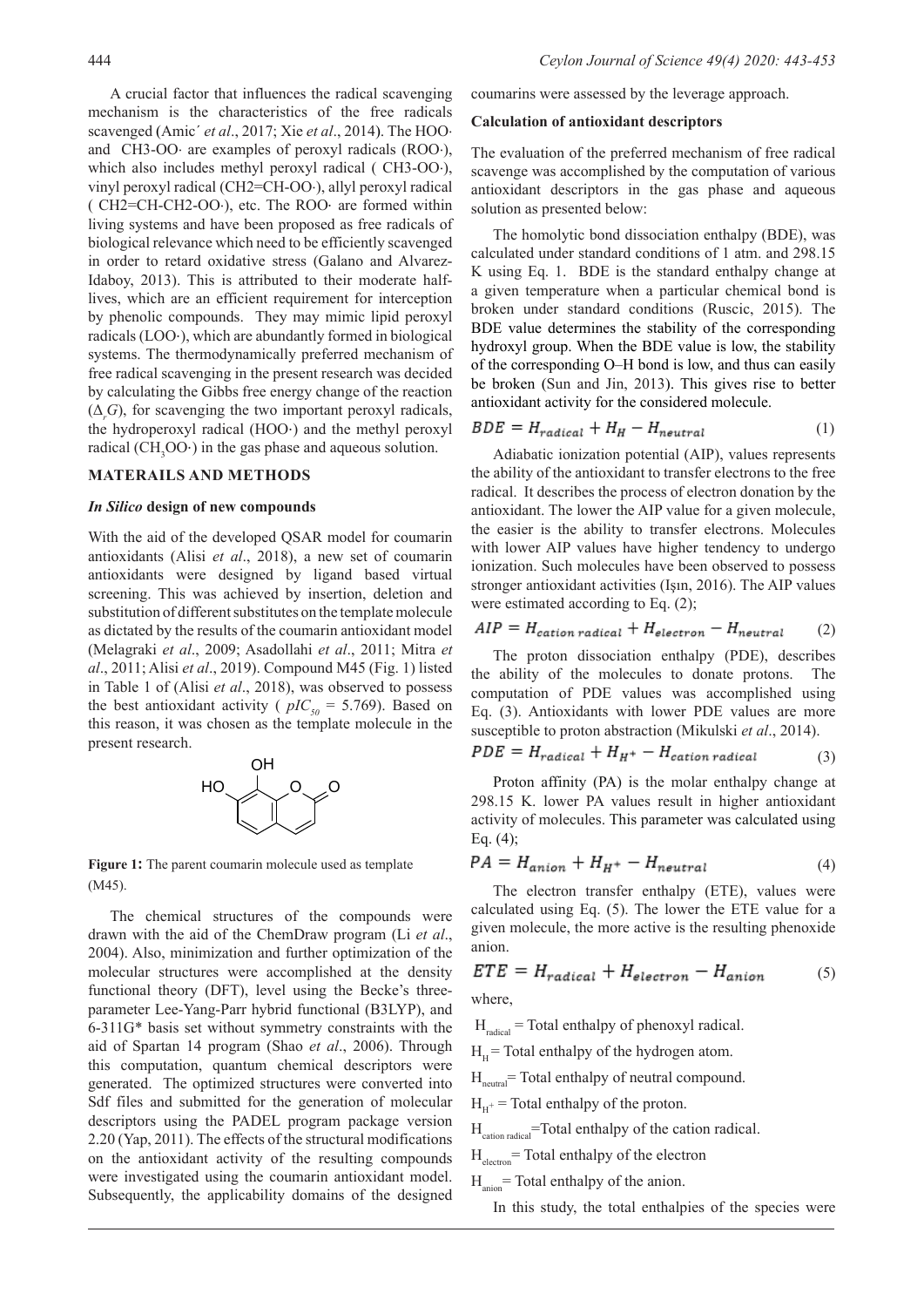obtained as the sum of total electronic energy, zero-point energy and the translational, rotational and vibrational contributions to the total enthalpy as presented in Eq. 6. The RT (PV-work) term was added to convert the energy to enthalpy (Najafi *et al*., 2011).

$$
H = E_0 + ZPE + H_{trans} + H_{rot} + H_{vib} + RT \quad (6)
$$

Where, are the translational, rotational, and vibrational contributions to the enthalpy respectively.

# $E_0$  is the total energy at 0 K.

ZPE = zero-point vibrational energy.

 Also, for the computation of the antioxidant descriptors, the following values were employed; H(H\* )  $_{\text{vacuum}}$ = -1312.479673 kJ/mol,  $\text{H(H}^{+})_{\text{vacuum}}$ = 6.1961805 kJ/ mol, H(e<sup>-</sup>)<sub>vacuum</sub>=3.14534924 kJ/mol, H(H<sup>\*</sup>)<sub>water</sub>=3.9907603 kJ/mol,  $H(H^+)_{water} = 1090.00266 \text{ KJ/mol}, H(e^+)_{hydro} = 105 \text{ KJ/m}$ mol (Nenadis and Tsimidou, 2012; Bartmess. 1994; Bizarro *et al*., 1999; Rimarcik *et al*., 2010). Geometry optimization of all molecular structures in the gas phase was performed at the DFT/B3LYP/6-311G\* level of theory. Water  $(\epsilon=78.39)$  is the physiological medium of human living cells. Consequently, the computation of the solvation effect of water on the antioxidant activity was accomplished using the self-consistent reaction field (SCRF) method with a polarized continuum model (PCM) (Li *et al*., 2018; Bayat and Fattahi, 2017) at the DFT/B3LYP/6-31G\* level.

# **Investigation of the thermodynamically favoured mechanism**

The reaction Gibbs free energy  $(\Delta_r G)$ , is employed to determine the thermodynamically favoured mechanism (Amic´ *et al*., 2017; Zheng *et al*., 2017). In this research, the changes in Gibbs free energy between the reactants and products in the gas phase and aqueous solution for the studied mechanisms of the reactions between the antioxidants and the peroxyl radicals (HOO⋅ and  $\text{CH}_3$ -OO.) were estimated.

The reaction between a free radical and an antioxidant is said to be thermodynamically favourable if the reaction Gibbs free energy is exergonic (Eq. 7).

$$
\Delta_r G = [G(products) - G(reactants)] < 0 \tag{7}
$$

The Gibbs free energy change for the HAT mechanism is given by (Eq. 8).

$$
\Delta_r G_{BDE} = [G(H_{n-1}Antio x^*)+ G(RH)] - [G(H_nAntio x) + G(R^*)]
$$
(8)

The Gibbs free energy change for the SET-PT mechanism is given by (Eq. 9) and (Eq. 10). While that of the SPLET mechanism is given by (Eq. 11) and (Eq. 12).  $F_{\alpha}/H$  $\lambda$  $+ + \sqrt{2}$ 

$$
\Delta_r G_{AIP} = [G(H_{n-1}AntioX^+)+G(R^+)] -- [G(H_nAntioX)+G(R^*)]
$$
\n(9)

$$
\Delta_r G_{PDE} = [G(H_{n-1}Antiox^*) + G(RH)]
$$

$$
- [G(H_{n-1}Antiox^{*+}) + G(R^{-})]
$$
(10)

$$
\Delta_r G_{PA} = [G(H_{n-1}Antio x^-) + G(RH)]
$$
  
- 
$$
[G(H_n Antio x) + G(R^-)]
$$
  

$$
\Delta_r G = [G(H_{n-1} Artio x^*) + G(R^-)]
$$
 (11)

$$
\Delta_r G_{ETE} = [G(H_{n-1}Antio x^*) + G(R^-)] \tag{11}
$$

$$
-\left[G(H_{n-1}Antiox^{-})+G(R^{*})\right]
$$
\n<sup>(12)</sup>

Where,

 $G(H_nAntiox)$  = Gibbs free energy of neutral antioxidant.

 $G(H_{n-1}Antiox^*)$  = Gibbs free energy of phenoxyl radical.

 $G(R^{\bullet})$  = Gibbs free energy of free radical.

 $G(HR)$  = Gibbs free energy of product formed by hydrogen abstraction to free radical.

 $G(H_{n-1}Antiox^{+})$  = Gibbs free energy of cation radical.

 $G(H^+)$  = Gibbs free energy of proton.

 $G(R^-)$  = Gibbs free energy of free radical anion.

 $G(H_{n-1}Antiox^{-})$  = Gibbs free energy of anion.

In the above computations, the values of and were employed as the Gibbs free energy of the electron (e<sup>-</sup>) and proton (H<sup>+</sup>) respectively in the gas phase. However, in aqueous solution, and were used as the Gibbs free energy for the electron and proton respectively (Tissandier *et al*., 1998; Hwang and Chung, 2005).

# **RESULTS AND DISCUSSIONS**

### **Analysis of ligand based virtual screening**

A total of twenty coumarin antioxidant derivatives with improved antioxidant activities were successfully designed from the template molecule (Figure 1) and their  $p/C_{so}$  results and leverage values calculated and presented in Table 1. All the designed molecules recorded improved antioxidant activity when compared with the template molecule (MCM 45). Also the results of applicability domain investigation for the developed coumarin model gave a leverage threshold, *h\** value of 0.4286 (Alisi *et al*., 2018).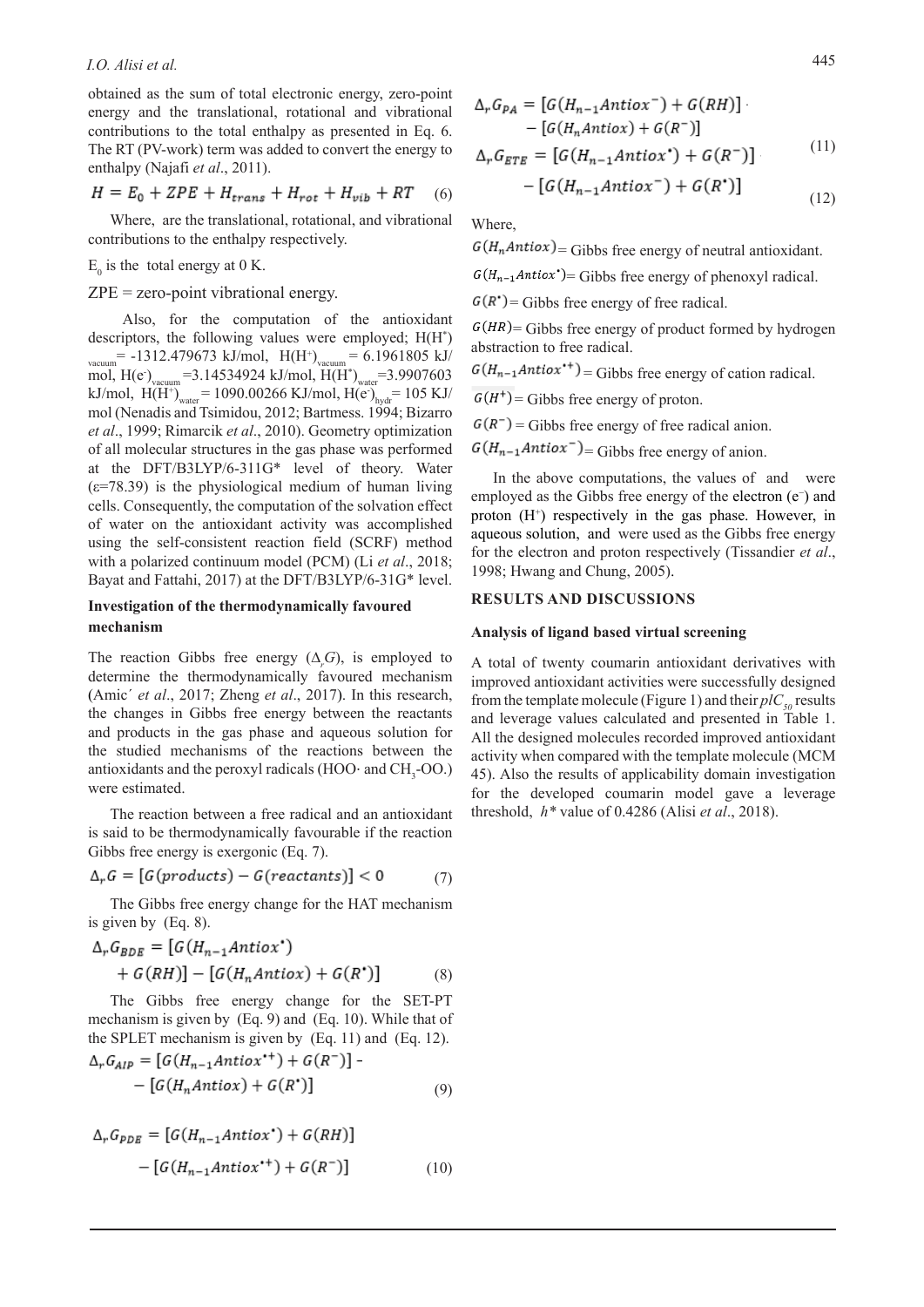| Comp No           | <b>Compound Name</b>                                                    |        | Leverage |
|-------------------|-------------------------------------------------------------------------|--------|----------|
| MCM 01            | 4,6-difluoro-3,5,7,8-tetrahydroxy-2H-chromen-2-one                      | 12.791 | 0.500    |
| MCM 02            | 4,6-dichloro-3,5,7,8-tetrahydroxy-2H-chromen-2-one                      | 12.177 | 0.302    |
| MCM 03            | 3,5,7,8-tetrahydroxy-2H-chromen-2-one                                   | 11.089 | 0.145    |
| MCM 04            | 5,7,8-trihydroxy-2H-chromen-2-one                                       | 8.833  | 0.137    |
| MCM 05            | 3,7,8-trihydroxy-2H-chromen-2-one                                       | 7.958  | 0.111    |
| MCM 06            | 4,7,8-trihydroxy-2H-chromen-2-one                                       | 8.381  | 0.083    |
| MCM 07            | 6,7,8-trihydroxy-2H-chromen-2-one                                       | 8.632  | 0.267    |
| MCM 08            | 5,6,7,8-tetrahydroxy-2H-chromen-2-one                                   | 11.529 | 0.334    |
| MCM 09            | 7,8-dihydroxy-5-(4-hydroxyphenyl)-2H-chromen-2-one                      | 7.581  | 0.250    |
| MCM 10            | 7,8-dihydroxy-4-(4-hydroxyphenyl)-2H-chromen-2-one                      | 7.633  | 0.260    |
| MCM 11            | 3-chloro-7,8-dihydroxy-5-(4-hydroxyphenyl)-2H-chromen-2-one             | 9.275  | 0.133    |
| MCM <sub>12</sub> | 6-chloro-7,8-dihydroxy-4-(4-hydroxyphenyl)-2H-chromen-2-one             | 9.160  | 0.135    |
| MCM 13            | 3,6-dichloro-7,8-dihydroxy-5-(4-hydroxyphenyl)-2H-chromen-2-one         | 9.833  | 0.171    |
| MCM 14            | 3,6-dichloro-7,8-dihydroxy-4-(4-hydroxyphenyl)-2H-chromen-2-one         | 9.882  | 0.181    |
| MCM 15            | 1,6-dichloro-4,5,9,10-tetrahydroxy-2H-phenalenol[1,2,3-de]chromen-2-one | 12.898 | 0.376    |
| <b>MCM 16</b>     | 6,7,8-trihydroxy-5-(4-hydroxyphenyl)-2H-chromen-2-one                   | 11.075 | 0.194    |
| <b>MCM 17</b>     | 7,8-dihydroxy-4-(4-hydroxyphenyl)-2H-chromen-2-one                      | 8.616  | 0.152    |
| MCM 18            | 1,4,5,6,9,10-hexahydroxy-2H-phenalenol[1,2,3-de]chromen-2-one           | 15.109 | 0.776    |
| MCM 19            | 4-chloro-7,8-dihydroxy-2-oxo-2H-chromene-5-carboxylic acid              | 7.953  | 0.239    |
| MCM <sub>20</sub> | 5-chloro-7,8-dihydroxy-2-oxo-2H-chromene-4-carboxylic acid              | 8.031  | 0.256    |

**Table 1:** Designed coumarin antioxidants, their predicted antioxidant activities and leverage values.



**Figure 2:** Chemical structures and carbon atom numbering of MCM 002, MCM 008 and MCM 015 molecules.

The calculated leverage results for the coumarin molecules revealed the presence of two structural outliers, which are outside the applicability domain of the developed coumarin antioxidant model. These include MCM 001 and MCM 018 molecules. The remaining molecules were found within the applicability domain of the coumarin model with MCM 002, MCM 008, and MCM 015 having the best antioxidant activities. The molecular structures of these compounds are presented in Figure 2.

It was observed that the molecule MCM 015, which has the best antioxidant activity among the designed molecules, contains two phenol groups which are hydrogen donor groups attached at positions 3 and 13, and two chlorine atoms which are electronegative groups attached at positions 2 and 14 on rings B and A, respectively. The two phenol groups are fused together to give a total of five rings for this molecule. This unique structure gave rise to the exceptionally good antioxidant activity of this molecule as reflected in its  $pIC_{50}$  value (Table 1).

#### **Analysis of the HAT mechanism**

The calculated BDE results at the various OH positions for MCM 002, MCM 008 and MCM 015 in the gas phase and aqueous solution are presented in Table 2. For MCM 002, the BDE at the 2-OH position in vacuum has the highest value of 317.72 kJ/mol in comparison to the other positions which have values of 276.11 kJ/mol, 287.37 kJ/mol and 274.08 kJ/mol at the 5-OH, 7-OH and 8-OH positions respectively. The high BDE value of MCM 002 at the 2-OH position could be attributed to the existence of an intramolecular hydrogen bond between the 2-OH and the adjacent ketone group in the parent molecule. Observe that hydrogen abstraction from 2-OH also requires breaking the intramolecular hydrogen bond. The existence of a hydrogen bond also accounts for the high BDE of MCM 008 at the 8-OH position and MCM 015 at the 16-OH position.

The lowest BDE for MCM 002 occurred at the 8-OH with a value of 274.08 kJ/mol (Table 2). This is closely followed by that at the 5-OH position with a value of 276.11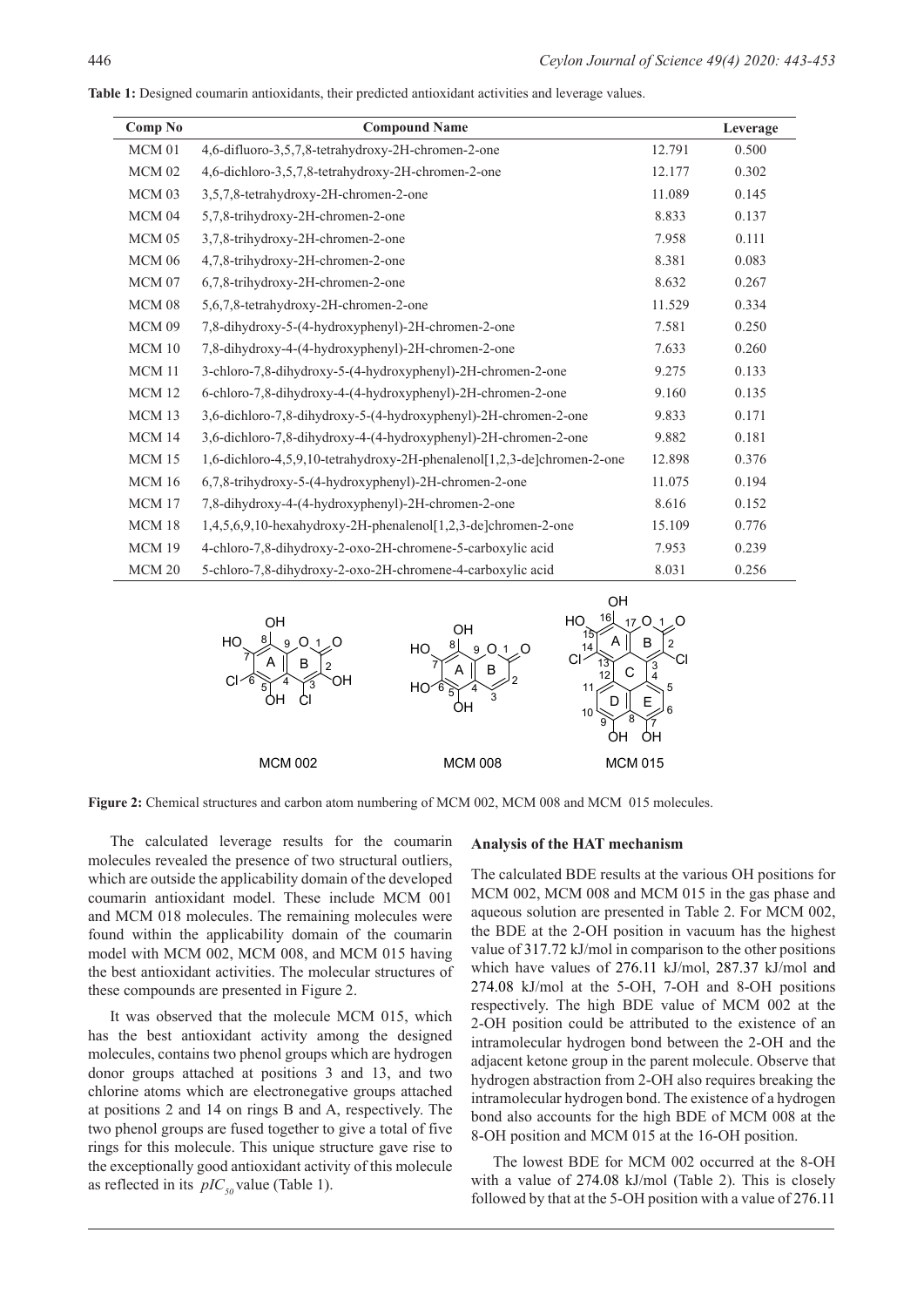|                      |                     | <b>HAT</b> | <b>SET-PT</b>  |        |              |            |             | Radical |              |            |                       |
|----------------------|---------------------|------------|----------------|--------|--------------|------------|-------------|---------|--------------|------------|-----------------------|
| Comp No              | <b>BDE</b> (kJ/mol) |            | $AIP$ (kJ/mol) |        | PDE (kJ/mol) |            | PA (kJ/mol) |         | ETE (kJ/mol) |            | <b>Spin</b>           |
|                      | Gas                 | Water      | Gas            | Water  | Gas          | Water      | Gas         | Water   | Gas          | Water      | <b>Density</b>        |
| <b>MCM 002 2-OH</b>  | 317.72              | 274.47     | 447.43         | 404.08 | 1192.11      | $-1320.63$ | 1341.50     | 90.48   | 298.04       | $-1007.02$ | $2.28 \times 10^{-4}$ |
| <b>MCM 002 5-OH</b>  | 276.11              | 207.15     | 557.84         | 387.99 | 1040.09      | $-1371.85$ | 1359.51     | 104.21  | 238.42       | $-1088.07$ | $1.78 \times 10^{-4}$ |
| <b>MCM 002 7-OH</b>  | 287.37              | 277.80     | 579.81         | 393.29 | 1029.38      | $-1306.50$ | 1309.47     | 74.748  | 299.72       | $-987.96$  | $2.16\times10^{-4}$   |
| <b>MCM 002 8-OH</b>  | 274.08              | 198.78     | 571.86         | 379.12 | 1024.05      | $-1371.35$ | 1337.48     | 93.84   | 258.42       | $-1086.07$ | $1.59\times10^{-4}$   |
| <b>MCM 008 5-OH</b>  | 282.63              | 280.61     | 584.10         | 351.15 | 1020.35      | $-1261.55$ | 1368.12     | 109.55  | 236.33       | $-1019.95$ | $2.08 \times 10^{-4}$ |
| <b>MCM 008 6-OH</b>  | 280.57              | 276.89     | 584.44         | 411.03 | 1017.95      | $-1325.15$ | 1362.97     | 109.58  | 239.42       | $-1023.70$ | $2.05 \times 10^{-4}$ |
| <b>MCM 008 7-OH</b>  | 288.94              | 282.97     | 588.86         | 444.85 | 1021.90      | $-1352.90$ | 1342.10     | 91.44   | 268.67       | $-999.49$  | $2.11 \times 10^{-4}$ |
| <b>MCM 008 8-OH</b>  | 289.97              | 289.06     | 581.61         | 407.99 | 1030.18      | $-1309.94$ | 1391.63     | 86.42   | 220.16       | -988.37    | $2.69\times10^{-4}$   |
| <b>MCM 015 7-OH</b>  | 257.86              | 225.16     | 540.90         | 375.75 | 1038.78      | $-1341.6$  | 1261.16     | 125.37  | 318.52       | $-1091.22$ | $0.69\times10^{-4}$   |
| <b>MCM 015 9-OH</b>  | 253.79              | 222.62     | 539.09         | 379.96 | 1036.52      | $-1348.35$ | 1265.62     | 127.26  | 309.99       | $-1095.65$ | $0.63\times10^{-4}$   |
| <b>MCM 015 15-OH</b> | 292.88              | 268.46     | 556.63         | 376.86 | 1058.08      | $-1299.41$ | 1331.58     | 117.91  | 283.13       | $-1040.47$ | $2.08 \times 10^{-4}$ |
| MCM 015 16-OH        | 312.23              | 275.47     | 546.55         | 367.77 | 1087.51      | $-1283.32$ | 1325.48     | 89.03   | 308.57       | $-1004.58$ | $2.47\times10^{-4}$   |
| Phenol               | 327.55              | 293.71     | 572.78         | 180.52 | 1076.59      | $-1077.82$ | 1462.89     | 141.47  | 186.48       | $-1038.75$ |                       |

kJ/mol. These results confirm that HAT from the 8-OH or 5-OH occurs more readily than from the 7-OH or 2-OH positions. Therefore, the primary site of free radical attack on the MCM 002 molecule, based on the HAT mechanism, has almost equal chances at either the 8-OH or 5-OH positions. Similarly, MCM 015 with lowest values of BDE at the 9-OH (253.79 kJ/mol) position, has this position as the most probable site for free radical attack based on the HAT mechanism. For MCM 008, four possible sites for HAT exist with their associated BDE's namely; the 5-OH (282.63 kJ/mol), 6-OH (280.57 kJ/mol), 7-OH (288.94 kJ/ mol) and 8-OH (289.97 kJ/mol). These positions have very close BDE with the 6-OH having the lowest value, while the 8-OH has the highest value. This implies that there are very close chances of HAT occurring in any of the four –OH positions with the 6-OH position having the greatest chance. A similar sequence with lower BDE values was observed in aqueous solution. The results of BDE for the three compounds at all the possible sites of free radical attack are lower than that of phenol (327.55 kJ/mol) which is usually considered as a reference compound. This shows that these compounds are better free radical scavengers than phenol through HAT. From the results presented in Table 2, the BDE values in water are lower than the corresponding values in water. For instance, the BDE value of MCM 015 at the 9-OH site in vacuum is 253.79 kJ/mol. While the value in water is 222.62 kJ/mol. This suggests that HAT mechanism is more preferred in aqueous solution than in the gas phase.

# **Analysis of spin density distribution**

To explain the differences in the BDE results, the spin density distribution of MCM 002, MCM 008 and MCM 015 radicals were calculated and presented in Table 2. The spin density distribution is a useful parameter employed in rationalising the stability of the antioxidant radical (Xue *et al*., 2014; Wang *et al*., 2015; Zheng *et al*., 2017). The lower

the spin density on the radical, the more delocalised is the spin density, the easier the radical is formed, the higher the stability of the radical, the lower the BDE, the higher the antioxidant activity of the compound. As presented in Table 2, results of the spin density on the oxygen atom of the different OH radicals indicate that the stabilization of these radicals for MCM 002 increases in the order MCM 002 2-OH ˂ MCM 002 7-OH **˂** MCM 002 5-OH ˂ MCM 002 8-OH . Similarly for MCM 008 radicals, we have MCM 008 8-OH ˂ MCM 008 7-OH ˂ MCM 008 5-OH ˂ MCM 008 6-OH. Also, the increasing order for MCM 015 radicals is: MCM 015 16-OH ˂ MCM 015 15-OH ˂ MCM 015 7-OH ˂ MCM 015 9-OH. This is in very good agreement with the order in which their BDE decrease. Further, the density is more delocalised for radicals issued from MCM 002 8-OH, MCM 008 6-OH and MCM 015 9-OH for the three considered antioxidant compounds respectively. These are the sites with the lowest BDE value, and subsequently the preferred site of free radical scavenge in each of these molecules.

## **Analysis of SET-PT mechanism**

The results of adiabatic ionization potential (AIP) and proton dissociation enthalpy (PDE) for the studied molecules and their radicals in vacuum and water are presented in Table 2. The first step of the SET-PT mechanism is characterized by AIP. Among the various sites that are subject to electron abstraction for the MCM 002 molecule in vacuum, the 2-OH site is observed to possess the highest electron donation ability to the free radical, since it has the lowest AIP value of 447.43 KJ/mol. This value is also lower than that of phenol (572.78 kJ/ mol) computed at the same level of theory. This implies that electron abstraction at this site is more favoured than that of phenol. The MCM 008 molecule has very close results for the various sites with the 8-OH position having the lowest value of 581.61 kJ/mol. The results of AIP for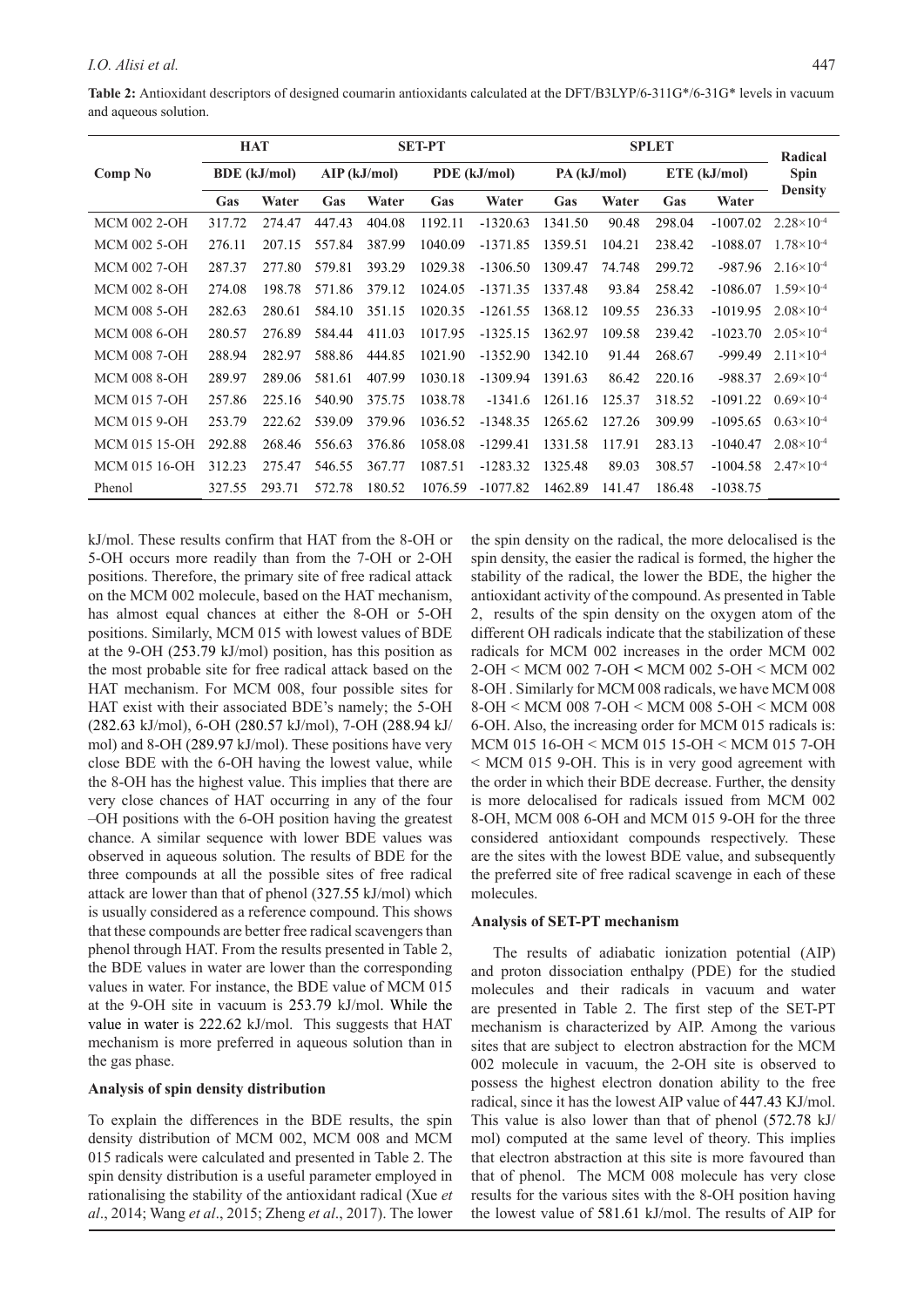all the sites in this molecule are higher than that of phenol (Table 2). This indicates that this molecule has a less tendency to donate electrons as compared to phenol. The AIP results for MCM 015 lie within the range 539.09 kJ/ mol (MCM 015 9-OH) to 556.63 kJ/mol (MCM 015 15- OH). These results show that MCM 015 at the various possible sites possess stronger electron donating ability than phenol with the 9-OH sites having the best potential. In aqueous solution, the AIP results are by far lower than the corresponding values in vacuum. Consequently, these molecules possess higher tendency to lose electrons to the free radical in aqueous solution than in vacuum. The lower AIP values in aqueous solution could be attributed to the high solvation enthalpies of the electron.

The PDE characterizes the second step of the SET-PT mechanism. The general trend of PDE is analogous to that of BDE (Table 2). This is due to the fact that proton dissociation results in radical formation as in bond dissociation. The molecules of MCM 002, MCM 008 and MCM 015 have lowest PDE values of 1024.05 KJ/mol, 1017.95 kJ/mol and 1036.52 kJ/mol at the 8-OH, 6-OH and 9-OH positions respectively in vacuum. These values are lower than that of the reference molecule (phenol) which has a value of 1076.59 kJ/mol at the same computation level. This suggests that these molecules at the stated sites possess greater proton dissociation ability than phenol. Also, the observed results of PDE in water are lower than the corresponding values in vacuum. For reactions that involve multiple step mechanism such as the SET-PT, the first step is the most important from a thermodynamic view point. Therefore the results of AIP dominate those of PDE.

## **Analysis of SPLET mechanism**

The proton affinity (PA) and electron transfer enthalpy (ETE) results for MCM 002, MCM 008 and MCM 015 in vacuum and water are presented in Table 2. The antioxidant parameter employed in the quantification of the first step of a SPLET mechanism is PA, whereas, the second step is quantified by ETE. For each of the title molecules, MCM 002, MCM 008 and MCM 015, the highest recorded PA results in vacuum occurred at the 5-OH, 8-OH and 15-OH positions with values of 1359.51 kJ/mol, 1391.63 kJ/mol and 1331.58 kJ/mol respectively. This demonstrates that the formation of phenoxide anion at these positions is more difficult than at other positions for each of the considered molecules. This could be attributed to the formation of an intramolecular hydrogen bond between the OH groups at these positions and the respective electronegative groups such as chlorine or oxygen. The lowest results of PA in vacuum for each of the molecules MCM 002, MCM 008 and MCM 015 occurred at the 7-OH site with values of 1309.47 kJ/mol, 1342.10 kJ/mol and 1261.16 kJ/mol respectively. These are the preferred sites for deprotonation in each of the molecules. The PA values in water are by far lower than the corresponding values in vacuum. This is a consequence of the high solvation enthalpy of the proton. Also, the computed results of PA at all the considered sites for each of the molecules MCM 002, MCM 008 and MCM 015 in both vacuum and water are lower than the corresponding values for phenol (1462.89 kJ/mol in vacuum; 141.47 in

For the molecule MCM 002, the lowest ETE value of 238.42 kJ/mol was observed at the 5-OH position in vacuum. In MCM 008, this was observed at the 8-OH position with ETE values of 220.16 kJ/mol and -988.37 kJ/mol in vacuum and water respectively. For MCM 015 molecule, the lowest ETE value was also observed in ring A in both media. The 5-OH and 8-OH positions are located on ring A of the coumarin moiety. This result indicates that the OH group in ring A contributes greatly to the second step of the SPLET mechanism compared to other rings of coumarin antioxidants. Observe that the ETE value in each case is lower in water than in air. This trend cuts across all the considered sites for the three molecules. From Table 2, the observed results of ETE for each of the molecules in vacuum are lower than those of AIP. Consequently, the single electron transfer from the anionic form of the coumarin antioxidant to the free radical is preferred to that from the neutral form. This is in line with literature results (Rimarcik *et al*., 2010; Xue *et al*., 2014; Wang *et al*., 2015).

# **Thermodynamically preferred mechanism**

The Gibbs free energy changes of reactions of inactivation of HOO⋅ and CH<sub>3</sub>OO⋅ by coumarin antioxidant molecules via the HAT, SET-PT and SPLET mechanisms in vacuum and water are reported in Tables 3 and 4 respectively. Results that emanate from the  $\Delta_r G$  computation are useful parameters employed in the assignment of the free radical scavenging potency of molecules, because more negative values of the reaction Gibbs free energy change (∆*r G*) represent the thermodynamically more preferred reactions. The molecules of MCM 002, MCM 008 and MCM 015 are able to effectively scavenge HOO⋅ and  $CH<sub>3</sub>OO·$  by HAT and SPLET mechanisms in vacuum and water at all their considered sites of free radical scavenge, because these processes are exergonic. In both the gas phase and aqueous solution, the exergonicity of  $\Delta_r G_{pA}$  in the first step overwhelmed the endergonicity of  $\Delta_r G_{ETE}$ in the second step of the SPLET mechanism, since a thermodynamically unfavourable reaction could be driven by thermodynamically favourable reaction that is coupled to it. These molecules are not able to scavenge HOO⋅ and  $CH<sub>3</sub>OO<sup>+</sup>$  by SET-PT mechanism in vacuum, because the first step ( $\Delta_r G_{\text{AIP}}$ ) which is the most important is endergonic, while the second step  $(\Delta_r G_{PDE})$  is exergonic. Consequently, the entire SET-PT pathway is not feasible in vacuum. In aqueous solution, the first step  $(\Delta_r G_{AP})$  is exergonic and overwhelmed the endergonicity of the second step  $(\Delta_r G_{PDE})$ . Subsequently, the entire process is exergonic and thermodynamically feasible in aqueous solution.

 A comparison of the results presented in Tables 3 and 4, reveals that the investigated coumarin antioxidants are better free radical scavengers for HOO⋅ than CH<sub>3</sub>OO⋅ radicals by HAT, SPLET and SET-PT mechanisms. Among the tested molecules, MCM 015 at the 9-OH position exhibited the highest level of exergonicity in its reactions based on the computed results of ∆*<sup>r</sup> G*. Consequently, the reactions of inactivation of free radicals by MCM 015 via HAT, SPLET and SET-PT mechanisms are presented in Scheme 1 (a), (b) and (c) respectively.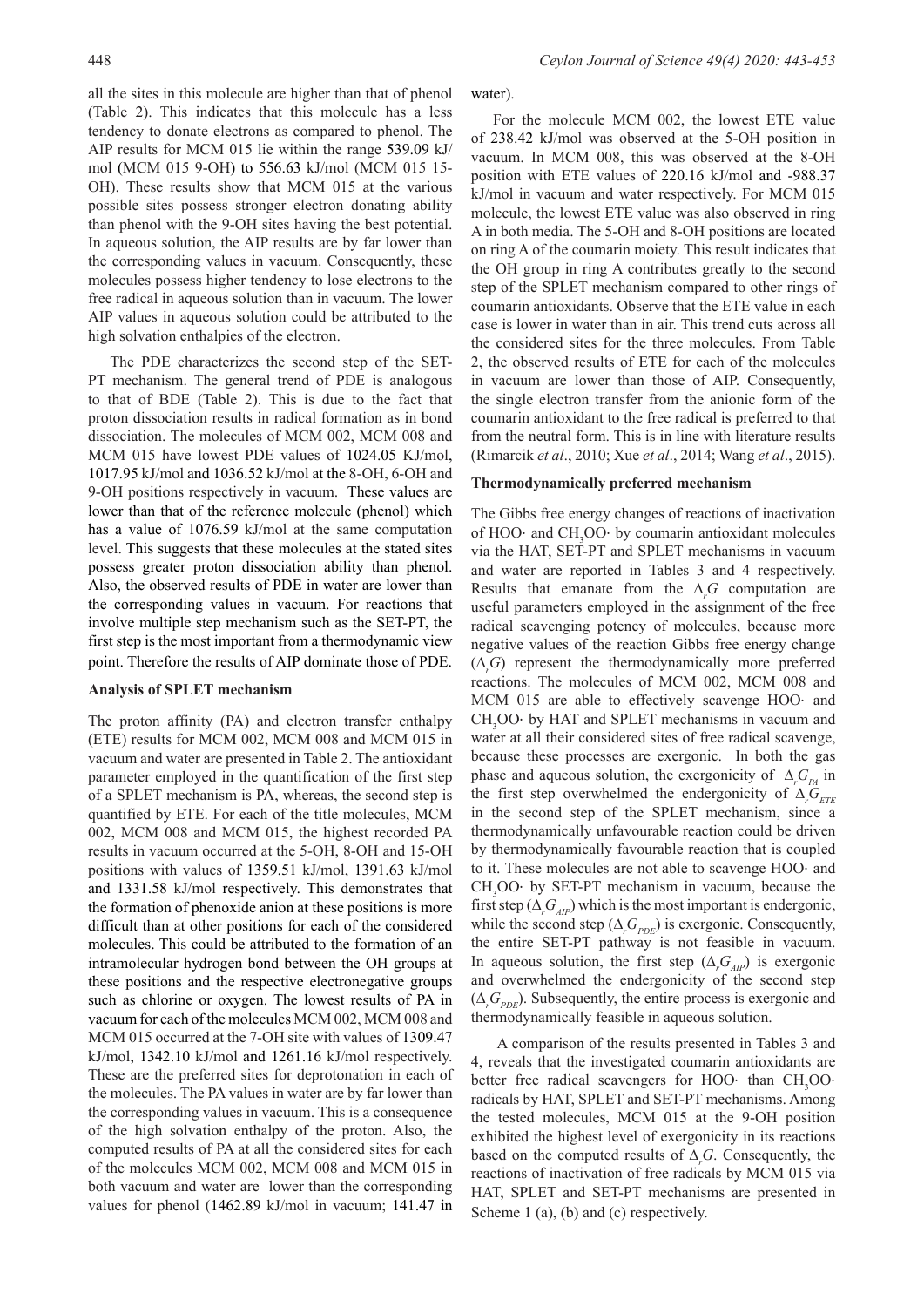

**Scheme 1:** (a) HAT mechanism of MCM 015 in vacuum (b) SPLET mechanism of MCM 015 in water (c) SET-PT mechanism of 015 in water.

|                      | <b>HAT</b>                            |          | <b>SET-PT</b><br><b>SPLET</b> |           |                     |        |                     |           |                          |       |
|----------------------|---------------------------------------|----------|-------------------------------|-----------|---------------------|--------|---------------------|-----------|--------------------------|-------|
| Comp No              | $\Delta_{\textit{r}}G_{\textit{BDE}}$ |          | $\Delta_{r}G_{_{AIP}}$        |           | $\Delta_{r}G_{PDE}$ |        | $\Delta_{r}G_{p_A}$ |           | $\Delta_{r}\bm{G}_{ETE}$ |       |
|                      | Gas                                   | Water    | Gas                           | Water     | Gas                 | Water  | Gas                 | Water     | Gas                      | Water |
| <b>MCM 002 2-OH</b>  | $-3.72$                               | $-40.59$ | 577.77                        | $-209.86$ | $-581.49$           | 169.27 | $-293.37$           | $-103.10$ | 289.65                   | 62.51 |
| <b>MCM 002 5-OH</b>  | $-32.79$                              | $-45.73$ | 688.44                        | $-239.00$ | $-721.22$           | 193.27 | $-135.68$           | $-90.913$ | 102.90                   | 45.18 |
| <b>MCM 002 7-OH</b>  | $-42.92$                              | $-63.72$ | 708.81                        | $-254.94$ | $-751.73$           | 191.22 | $-324.40$           | $-117.93$ | 281.48                   | 54.21 |
| <b>MCM 002 8-OH</b>  | -44.89                                | $-66.71$ | 701.25                        | $-260.27$ | $-746.14$           | 193.56 | $-296.42$           | $-98.658$ | 251.53                   | 31.95 |
| <b>MCM 008 5-OH</b>  | $-36.98$                              | $-53.26$ | 713.93                        | $-232.66$ | $-750.91$           | 179.41 | $-266.38$           | $-83.168$ | 229.40                   | 29.91 |
| <b>MCM 008 6-OH</b>  | $-38.71$                              | $-63.99$ | 713.13                        | $-246.40$ | $-751.84$           | 182.41 | $-270.16$           | $-82.404$ | 231.45                   | 18.42 |
| <b>MCM 008 7-OH</b>  | $-30.56$                              | $-51.83$ | 716.67                        | $-229.12$ | $-747.23$           | 177.29 | $-291.21$           | $-100.53$ | 260.65                   | 48.70 |
| <b>MCM 008 8-OH</b>  | $-29.39$                              | $-51.24$ | 710.27                        | $-228.49$ | $-739.66$           | 177.25 | $-243.13$           | $-113.95$ | 213.74                   | 62.71 |
| <b>MCM 015 7-OH</b>  | $-62.35$                              | $-80.29$ | 671.55                        | $-281.93$ | $-733.90$           | 201.65 | $-373.37$           | $-116.49$ | 311.02                   | 36.20 |
| <b>MCM 015 9-OH</b>  | $-66.29$                              | $-83.44$ | 669.01                        | $-285.34$ | $-735.30$           | 201.91 | $-368.88$           | $-111.37$ | 302.59                   | 27.93 |
| <b>MCM 015 15-OH</b> | $-27.14$                              | $-52.38$ | 685.68                        | $-279.38$ | $-712.82$           | 227.01 | $-303.16$           | $-120.92$ | 276.02                   | 68.55 |
| MCM 015 16-OH        | $-8.16$                               | $-43.16$ | 676.31                        | $-275.39$ | $-684.47$           | 232.23 | $-309.52$           | $-123.78$ | 301.36                   | 80.62 |

**Table 3:** Gibbs free energy changes ( in kJ/mol) of scavenging HOO. by coumarin antioxidants at the DFT/B3LYP/6-311G\*/6-31G\* levels in vacuum and aqueous solution.

## **Analysis of frontier molecular orbitals**

The frontier orbital distributions and energy for MCM 002, MCM 008 and MCM 015 computed at the B3LYP/6-311G\* level in the gas phase are presented in Figure 4. The LUMO distribution occurs almost over the entire molecules of MCM 002, MCM 008 and MCM 015. The HOMO appears to be delocalised over the entire molecule of MCM 015. For MCM 008, it is localised on the conjugated carbons of ring A and its associated oxygen atoms. For MCM 002, it

is localised on the oxygen atoms of the hydroxyl group and the conjugated carbons of rings A and B.

From Figure 4, MCM 015 has the highest HOMO energy (-5.62 eV), followed by MCM 008 (-5.91 eV) and MCM 002 (-6.03 eV) with almost equal results. Since molecules with higher HOMO values have stronger electron donating potentials (Xue *et al*., 2014; Wang *et al*., 2015; Szeląg etal., 2011; Işın, 2016), MCM 015 will have a higher tendency to donate electrons. Also, the electron donating ability of these molecules predicted by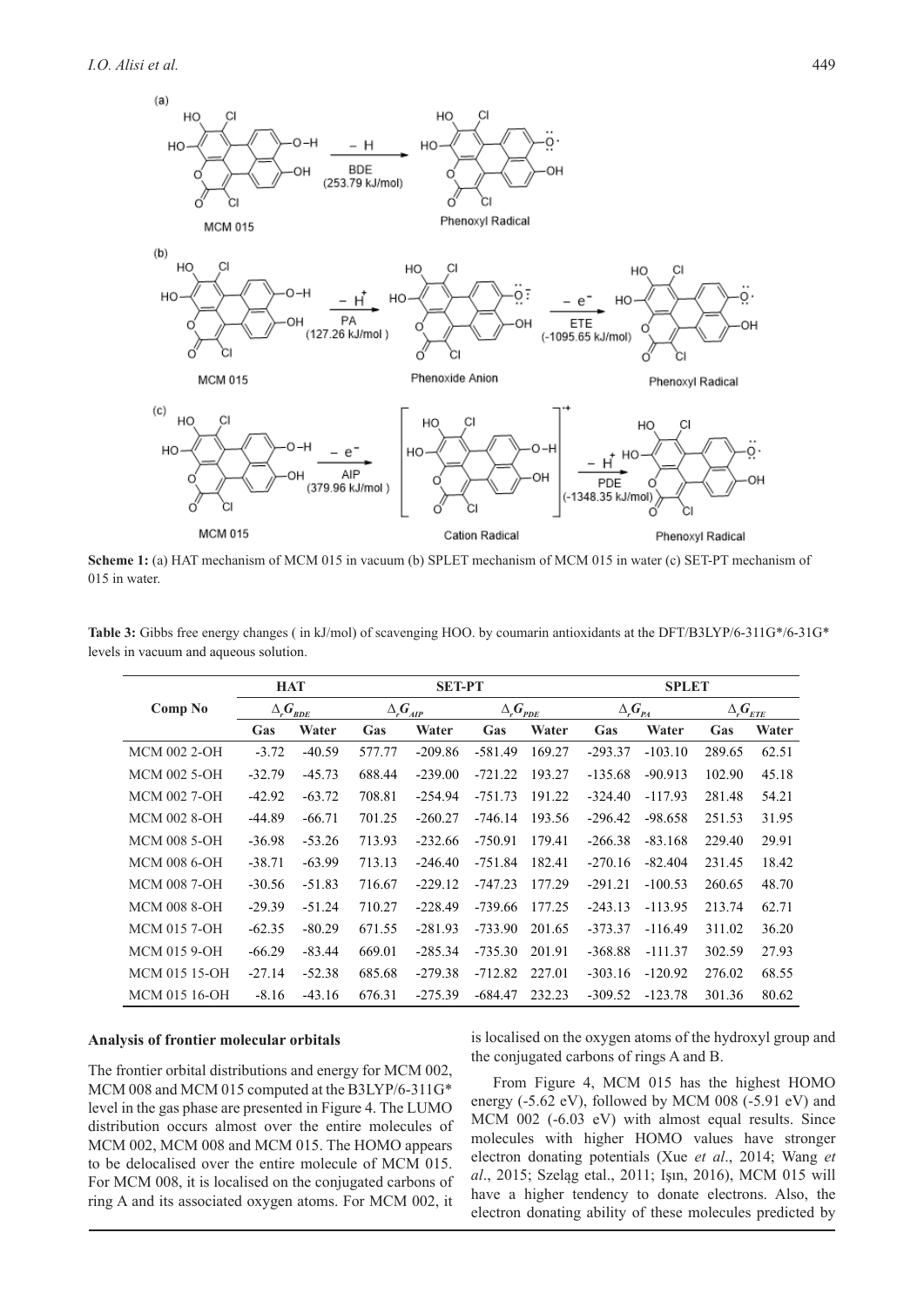| Table 4: Gibbs free energy changes ( $\Delta_{p}$ G in kJ/mol) of scavenging CH <sub>3</sub> OO. radical by coumarin antioxidants at the DFT/B3LYP/6- |  |
|-------------------------------------------------------------------------------------------------------------------------------------------------------|--|
| $311G*/6-31G*$ levels in vacuum and aqueous solution.                                                                                                 |  |

|                     | <b>HAT</b>          |          | <b>SET-PT</b>          |           |                     |        | <b>SPLET</b>        |           |                                                                       |       |
|---------------------|---------------------|----------|------------------------|-----------|---------------------|--------|---------------------|-----------|-----------------------------------------------------------------------|-------|
| Comp No             | $\Delta_{r}G_{BDE}$ |          | $\Delta_{r}G_{_{AIP}}$ |           | $\Delta_{r}G_{PDE}$ |        | $\Delta_{r}G_{p_A}$ |           | $\Delta_{\centerdot} G_{\centerdot \! \! \! E \! \! \! E \! \! \! E}$ |       |
|                     | Gas                 | Water    | Gas                    | Water     | Gas                 | Water  | Gas                 | Water     | Gas                                                                   | Water |
| <b>MCM 002 2-OH</b> | $-0.49$             | $-37.96$ | 539.75                 | $-208.41$ | $-540.23$           | 170.45 | $-252.11$           | $-101.92$ | 251.63                                                                | 63.96 |
| MCM 002 5-OH        | $-29.55$            | $-43.11$ | 650.41                 | $-237.55$ | $-679.96$           | 194.44 | $-94.42$            | $-89.74$  | 64.87                                                                 | 46.63 |
| <b>MCM 002 7-OH</b> | $-39.68$            | $-61.09$ | 670.79                 | $-253.49$ | $-710.47$           | 192.40 | $-283.14$           | $-116.76$ | 243.46                                                                | 55.67 |
| <b>MCM 002 8-OH</b> | $-41.65$            | $-64.08$ | 663.23                 | $-258.82$ | $-704.88$           | 194.73 | $-255.16$           | $-97.485$ | 213.50                                                                | 33.4  |
| <b>MCM 008 5-OH</b> | $-33.74$            | $-50.63$ | 675.90                 | $-231.21$ | $-709.65$           | 180.58 | $-225.12$           | $-81.99$  | 191.37                                                                | 31.37 |
| <b>MCM 008 6-OH</b> | $-35.47$            | $-61.36$ | 675.11                 | $-244.94$ | $-710.58$           | 183.58 | $-228.90$           | $-81.23$  | 193.43                                                                | 19.87 |
| <b>MCM 008 7-OH</b> | $-27.33$            | $-49.20$ | 678.64                 | $-227.66$ | $-705.97$           | 178.46 | $-249.95$           | $-99.357$ | 222.63                                                                | 50.15 |
| <b>MCM 008 8-OH</b> | $-26.153$           | $-48.61$ | 672.25                 | $-227.03$ | $-698.40$           | 178.42 | $-201.87$           | $-112.78$ | 175.72                                                                | 64.16 |
| <b>MCM 015 7-OH</b> | $-59.113$           | -77.66   | 633.53                 | $-280.48$ | $-692.64$           | 202.82 | $-332.11$           | $-115.31$ | 273.00                                                                | 37.65 |
| <b>MCM 015 9-OH</b> | $-63.051$           | $-80.81$ | 630.98                 | $-283.89$ | -694.04             | 203.08 | $-327.62$           | $-110.19$ | 264.57                                                                | 29.39 |
| MCM 015 15-OH       | $-23.905$           | $-49.75$ | 647.66                 | $-277.93$ | $-671.56$           | 228.18 | $-261.90$           | $-119.75$ | 238.00                                                                | 70.00 |
| MCM 015 16-OH       | $-4.9227$           | $-40.53$ | 638.28                 | $-273.94$ | $-643.21$           | 233.41 | $-268.26$           | $-122.61$ | 263.34                                                                | 82.08 |



**Figure 3:** Orbital distribution and energy (in eV) of HOMO and LUMO for MCM 002, MCM 008 and MCM 015 computed at the B3LYP/6-311G\* level in the gas phase.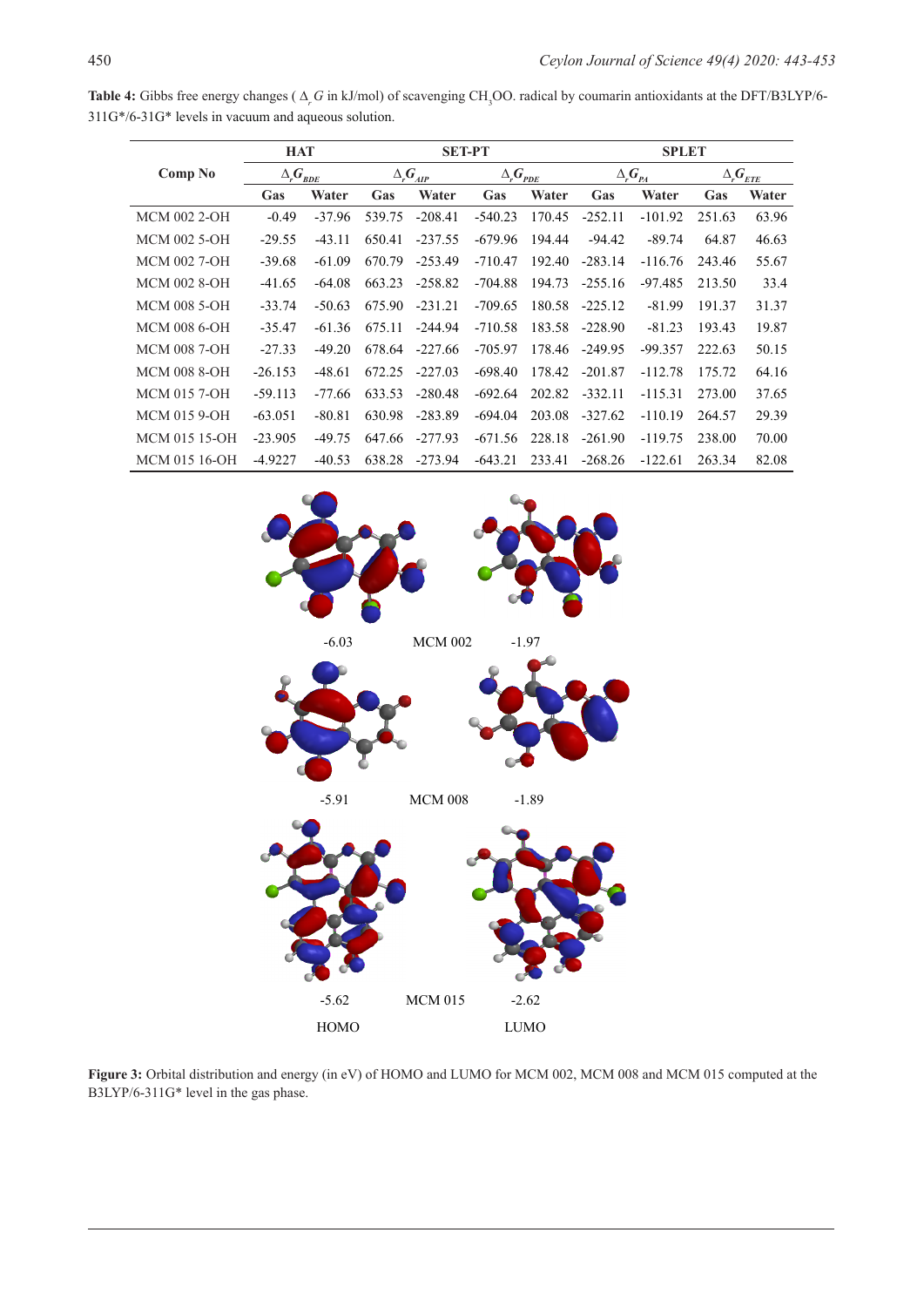their HOMO energies follow the same sequence as that of their AIP and BDE at their preferred positions of radical scavenge (Table 2). Consequently, MCM 015 is predicted to have a higher antioxidant activity in comparison to the other two molecules.

# **CONCLUSION**

In the present study, rational design of coumarin antioxidants with improved free radical scavenging properties has been effected by virtual screen using the proposed coumarin antioxidant model. With the aid of the developed model, the molecular structure and antioxidant activities of these molecules were successfully predicted. Among these molecules, MCMM 015 (1,6-dichloro-4,5,9,10-tetrahydroxy-2H-phenalenol[1,2,3-de]chromen-2-one) possessed the best antioxidant activity with a value of 12.898. Our results indicate that the employed screening method is time and cost effective in the design and activity determination of new set of antioxidants.

Three of the best deigned molecules namely, MCMM 02, MCMM 08 and MCMM 15 were further subjected to thermodynamic studies by the DFT method in the gas phase and aqueous solution. Reaction enthalpies such BDE, AIP, PDE, PA and ETE which characterise various reaction mechanisms such HAT, SET-PT and SPLET were calculated. In order to rationalise the differences in the BDE values for each molecule, the spin density distributions of the radicals were calculated. All considered coumarin molecules have better hydrogen atom donation ability compared to the reference molecule with MCMM 15 having the best ability as judged from the BDE values. In the gas phase, MCMM 002 at the 2-OH site possessed the strongest electron donation ability from the computed results of AIP. Also from the computed results of PA, the preferred site for deprotonation is the 7-OH position in each of the molecules MCMM 002, MCMM 008 and MCMM 015.

In order to investigate the preferred mechanism of free radical scavenge by each of the antioxidant molecules, the reaction Gibbs free energy change for scavenging HOO⋅ and  $CH<sub>3</sub>OO·$  at the various OH sites were computed. From the exergonicity of the observed results, the HAT and SPLET mechanisms were thermodynamically feasible in the gas phase and aqueous solution. The SET-PT mechanism was thermodynamically prohibited in the gas phase, but favourable in aqueous solution. Also, the investigated coumarin antioxidants were better scavengers for HOO⋅ than  $CH<sub>3</sub>OO·$  by these mechanisms. The present study is a gateway to new perspectives towards a rational exploitation of the coumarins in the field of pharmacy and food chemistry.

## **ACKNOWLEDGEMENT**

The authors are grateful to the members of physical chemistry unit in Ahmadu Bello University Zaria, and ICT unit of Federal University Dutsinma for their assistance.

# **DECLARATION OF CONFLICT OF INTEREST**

The authors declare no competing interests.

# **REFERENCES**

- Alisi, I.O., Uzairu, A., Abechi, S.E. and Idris, S.O. (2018). Quantitative Structure Activity Relationship Analysis of Coumarins as Free Radical Scavengers by Genetic Function Algorithm. *Physical Chemistry Research* **6**(1): 208-222. https://doi.org/10.22036/ pcr.2017.95755.1409.
- Alisi, I.O., Uzairu, A., and Abechi, S.E., (2019). In silico design of hydrazone antioxidants and analysis of their free radical-scavenging mechanism by thermodynamic studies. *Beni-Suef University Journal of Basic and Applied Sciences*, **8(**11): 1-11, https://doi.org/ 10.1186/ s43088-019-0011-2.
- Amic´, A., Bono, L., Višnja, S., Zoran, M., Svetlana, M., Jasmina, M.D.M. and Dragan, A. (2017). Free radical scavenging potency of quercetin catecholic colonic metabolites: Thermodynamics of 2H+/2e processes. *Food Chemistry* **218**: 144-151. https://doi. org/10.1016/j.foochem.2016.09.018.
- An, R., Hou, Z., Li, J.T., Yu, H.N., Mou, Y.H. and Guo, C. (2018). Design, synthesis and biological evaluation of novel 4-substituted coumarin derivatives as antitumor agents. *Molecules* **23**(9): 2281-2293. https://doi. org/10.3390/molecules23092281.
- Arora, R.K., Kaur, N., Bansal, Y. and Bansal, G. (2014). Novel coumarin-benzimidazole derivatives as antioxidants and safer anti-ınflammatory agents. *Acta Pharmaceutica Sinica B* **4**(5): 368-375. https://doi. org/10.1016/j.apsb.2014.07.001
- Asadollahi, T., Dadfarnia, S., Shabani, A.M.H., Ghasemi, J.B. and Sarkhosh, M. (2011). QSAR models for CXCR2 receptor antagonists based on the genetic algorithm for data preprocessing prior to application of the PLS linear regression method and design of the new compounds using *ın silico* virtual screening. *Molecules*, **16**(3): 1928-1955. https://doi.org/10.3390/ molecules16031928
- Bartmess, J.E. (1994). Thermodynamics of the electron and the proton. *Journal of Physical Chemistry* **98**(25): 6420-6424. https://doi.org/10.1021/j100076a029
- Bayat, A. and Fattahi, A. (2017). The free radical scavenging activity of Lespedezacoumestan toward ˙OH radical: A quantum chemical and computational kinetics study. *Journal of Physical Organic Chemistry* e3755. https:// doi.org/10.1002/poc.3755.
- Bizarro, M.M., Cabral, B.J.C., Santos, R.M.B. and Simoes, J.A.M. (1999). Substituent effects on the O-H bond dissociation enthalpies in phenolic compounds: Agreements and Controversies. *Pure and Applied Chemistry* **71**(7): 1249-1256. https://doi.org/10.1351/ pac199971071249
- Forezi, L.S.M., Borba-Santos, L.P., Cardoso, M.F.C., Ferreira, V.F., Rozental, S. and Silva, C.F. (2018). Synthesis and antifungal activity of coumarins derivatives against Sporothrix spp. *Current Topics in Medicinal Chemistry* **18**(2): 164-171. https://doi.org/1 0.2174/1568026618666180221115508
- Galano, A. and Alvarez-Idaboy, J.R. (2013). A Computational Methodology for Accurate Predictions of Rate Constants in Solution: Application to the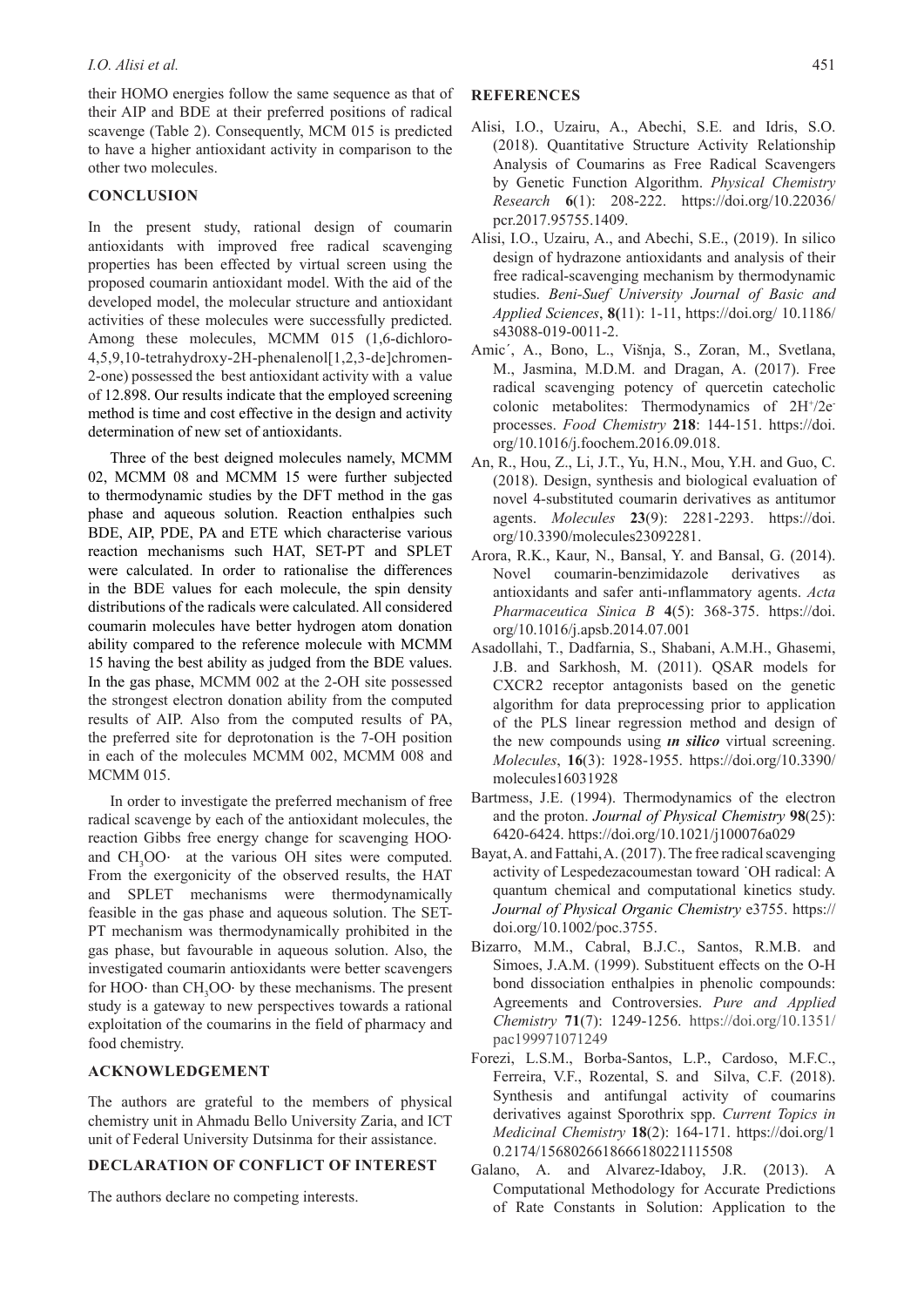Assessment of Primary Antioxidant Activity*. Journal of Computational Chemistry*, **34**(28): 2430-2445. https:// doi.org/10.1002/jcc.23409.

- Hwang, S. and Chung, D.S. (2005). Calculation of the solvation free energy of the proton in methanol. *Bulletin of the Korean Chemical Society* **26**(4): 589-593. https:// doi.org/10.5012/bkcs.2005.26.4.589.
- Işın, O.D. (2016). Theoretical study on the ınvestigation of antioxidant properties of some hydroxyanthraquinones. *Molecular Physics* **114**(24): 3578-3588. https://doi.org/ 10.1080/00268976.2016.1248514.
- Jain, P. K. and Joshi, H. (2012). Coumarin: Chemical and pharmacological profile. *Journal of Applied Pharmaceutical Science* **2** (6): 236-240. https://doi. org/10.7324/JAPS.2012.2643.
- Khan, K.M., Saify, Z.S., Khan, M.Z., Ullah, Z., Choudhary, M.I., Rahman, A., Perveen, S., Chohan, Z.H. and Supuran, C.T. (2004). Synthesis of Coumarin Derivatives with Cytotoxic, Antibacterial and Antifungal Activity. *Journal of Enzyme Inhibition and Medicinal Chemistry* **19**(4): 373-379. https://doi. org/10.1080/14756360409162453.
- Lei, L., Xue, Y.B., Liu, Z., Peng, S.S., He, Y., Zhang, Y., Fang, R., Wang, J.P., Luo, Z.W., Yao, G.M., Zhang, J.W., Zhang, G., Song, H.P. and Zhang, Y.H. (2015). Coumarin Derivatives from Ainsliaea Fragrans and their Anticoagulant Activity. *Scientific Reports* **5**: 13544-13553. https://doi.org/10.1038/srep13544.
- Li, Z., Wan, H., Shi, Y. and Ouyang, P. (2004). Personal experience with four kinds of chemical structure drawing software: Review on Chemdraw, Chemwindow, ISIS/Draw, and Chemsketch. *Journal of Chemical Information and Computer Sciences* **44**(5): 1886-1890. https://doi.org/10.1021/ci049794h.
- Li, Y., Toscano, M., Mazzone, G., Russo, N. (2018). Antioxidant properties and free radical scavenging mechanisms of cyclocurcumin, *New Journal of Chemistry* 42(15): 2698-12705. https://doi.org/10.1039/ c8nj01819g.
- Liu, Y.T., Gong, P.H., Xiao, F.Q., Shao, S., Zhao, D.Q., Yan, M.M. and Yang, X.W. (2018). Chemical constituents and antioxidant, anti-ınflammatory and anti-tumor activities of Melilotus officinalis (Linn.) Pall. *Molecules* **23**(2): 271-283. https://doi.org/10.3390/molecules23020271.
- Medina, M.E., Iuga, C. and Alvarez-Idaboy, J.R. (2013). Antioxidant activity of propyl gallate in aqueous and lipid media: A theoretical study. *Physical Chemistry Chemical Physics* **15**(31): 13137-13146. https://doi. org/10.1039/C3CP51644J.
- Melagraki, G., Afantitis, A., Sarimveis, H., Koutentis, P.A., Kollias, G. and Igglessi-Markopoulou, O. (2009). Predictive QSAR workflow for the ın silico ıdentification and screening of novel HDAC ınhibitors. *Molecular Diversity*, **13**(3): 301-311. https://doi. org/10.1007/s11030-009-9115-2.
- Mikulski, D., Eder, K. and Molski, M. (2014). Quantumchemical study on relationship between structure and antioxidant properties of hepatoprotective compounds occurring in Cynara Scolymus and Silybum Marianum. *Journal of Theoretical and Computational Chemistry* **13**(1): 1-24. https://doi.org/10.1142/

S0219633614500047.

- Mitra, I., Saha, A. and Roy, K. (2011). Chemometric QSAR Modeling and In Silico Design of Antioxidant NO Donor Phenols. Scientia Pharmaceutica *79*: 31-58. https://doi.org/10.3797/scipharm.1011-02.
- Morsy, S.A., Farahat, A.A., Nasr, M.N.A. and Tantawy, A.S. (2017). Synthesis, Molecular Modeling and Anticancer Activity of New Coumarin Containing Compounds. *Saudi Pharmaceutical Journal* **25**(6): 873-883. https:// doi.org/10.1016/j.jsps.2017.02.003.
- Najafi, M., Mood, K.H., Zahedi, M. Klein, E. (2011). DFT/ B3LYP study of the substituent effect on the reaction enthalpies of the ındividual steps of single electron transfer-proton transfer and sequential proton loss electron transfer mechanisms of chroman derivatives antioxidant action. *Computational & Theoretical Chemistry* **969**: 1-12. https://doi.org/10.1016/j. comptc.2011.05.006.
- Nenadis, N. and Tsimidou, M.Z. (2012). Contribution of DFT computed molecula descriptors in the study of radical scavenging activity trend of natural hydroxybenzaldehydes and corresponding acids. *Food Research International* **48**(2): 538-543. https://doi. org/10.1016/j.foodres.2012.05.014.
- Ngo, T.C., Dao, D.Q., Thong, N.M. and Nam, P.C. (2016**).**  Insight into the antioxidant properties of nonphenolic terpenoids contained in essential oils extracted from the buds of Cleistocalyx Operculatus: A DFT Study. *RSC Advances* **6**(37): 30824-30834. https://doi.org/10.1039/ C6RA02683D.
- Onar, H.C. and Vardar, B.A. (2018). Synthesis and antioxidant activity of novel 8-formyl-4-substitued coumarins. *Bulletin of the Chemical Society of Ethiopia* **32**(1): 175-178. https://doi.org/10.4314/bcse.v32i1.17
- Pe´rez-Cruz, K., Moncada-Basualto, M., Morales-Valenzuela, J., Barriga-Gonza´ lez, G., Navarrete-Encina, P., Nu´ n˜ ez-Vergara, L., Squella, J.A. Olea-Azar, C. (2018). Synthesis and Antioxidant Study of New Polyphenolic Hybrid-Coumarins. *Arabian Journal of Chemistry* **11**(4): 525-537. https://doi.org/10.1016/j. arabjc.2017.05.007.
- Rimarcik, J., Lukes, V., Klein, E. and Ilcin, M. (2010). Study of the solvent effect on the enthalpies of homolytic and heterolytic N-H Bond Cleavage in p-phenylenediamine and tetracyano-p-phenylenediamine. *Journal of Molecular Structure: THEOCHEM* **952**(1-3): 25-30. https://doi.org/10.1016/j.theochem.2010.04.002.
- Ruscic, B. (2015). Active thermochemical tables: Sequential bond dissociation enthalpies of methane, ethane, and methanol and the related thermochemistry. *The Journal of Physical Chemistry A* **119**(28): 7810-37. https://doi.org/10.1021/acs.jpca.5b01346.
- Salem, M.A., Marzouk, M.I. and El-kazak, A.M. (2016). Synthesis and characterization of some new coumarins with in vitro antitumor and antioxidant activity and high protective effects against DNA damage. *Molecules* **21**(2): 249-269. https://doi.org/10.3390/ molecules21020249.
- Shao, Y., Molnar, L.F., Jung, Y., Kussmann, J., Ochsenfeld, C., Brown, S.T., *et al*., (2006). Advances in methods and algorithms in modern quantum chemistry program